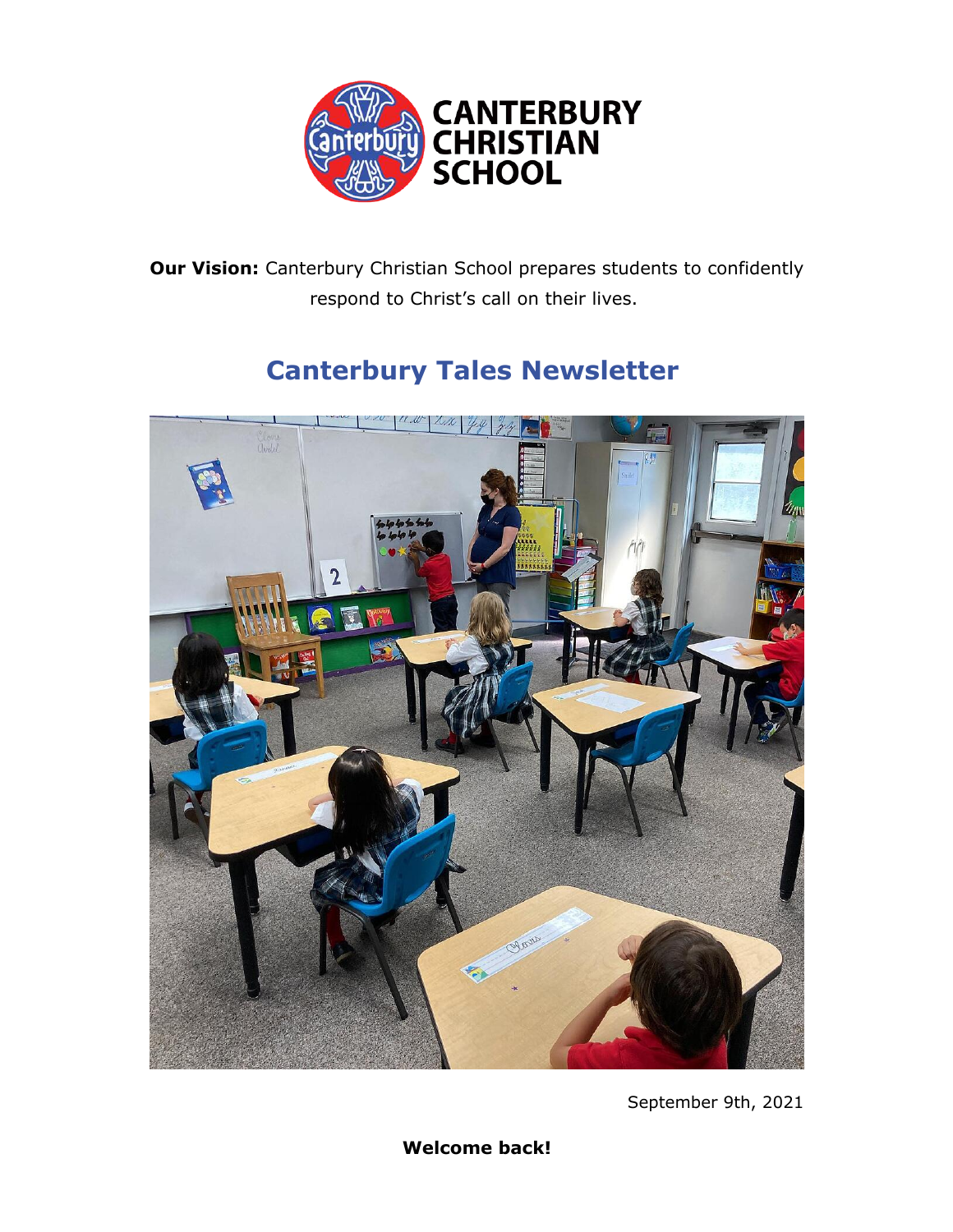Canterbury Friend,

We are delighted to have our Canterbury scholars back in the classroom. Students (and teachers!) are quickly acclimating to our school routines. This email "The Canterbury Tales" is our weekly school newsletter and you should expect it each Thursday evening. Expect updates for our school community related to upcoming campus news and events.

## **Fridays at Canterbury**

Each Friday, we have an all-school Chapel from 8:30 to 9:05 AM and typically have a student presentation as part of the service. Parents are welcome to join us for chapel on any day, but many choose to join us on Fridays to see student recitations, the reading of tallies, and other performances. Expect updates from your classroom teacher and here in the Canterbury Tales for when to expect to see your child up front!

We are also excited to bring back our Hot Lunch Fridays and will be serving *pizza* for all students tomorrow. This is included as part of your tuition, so no additional payments are needed. Students may also bring their own lunch if they so desire.

## **Teacher Commissioning Service this Sunday**

At Canterbury, we believe that teaching is a ministry and office of the church and ask for God's blessing on our teachers at the start of each year. You're invited to join us for this annual event as our teachers renew their promises to faithfully teach the Scriptures and live as wholesome examples of Christ for our students. Join us this Sunday (9/12) at 10:30 AM for this hour-long event which is followed by refreshments in the Parish Hall. Please note that face masks are required at all Canterbury events. (link)

## **Items in Red Folders:**

Remember to review items in the red communique envelope which goes home on Thursday afternoons and be sure to return the envelope on Friday mornings.

## **1) Get Acquainted Picnic Form (9/25)**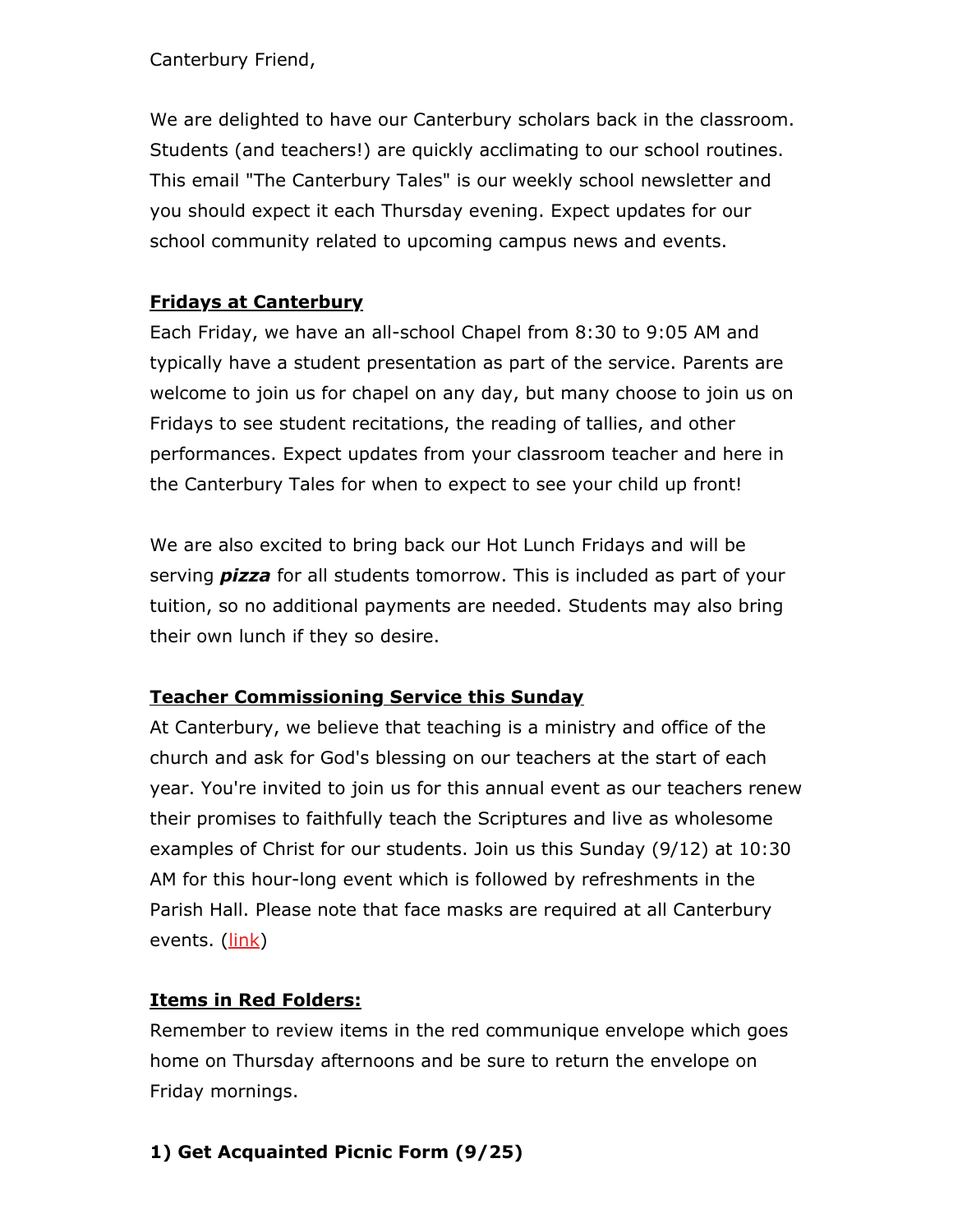We look forward to seeing many of you on campus on Saturday, Sept. 25th for our "Get Acquainted" Family Picnic. Review and return the form sent home. This event is a great time to meet other parents, get to know our entire staff, and encourage one another in our community.

## **2) City Team Hygiene Kit Drive (9/20-27)**

You will also find a flyer regarding the Hygiene Kit Drive with CityTeam. This is a practical way for our students to learn about and participate in "loving our neighbors." We partner with CityTeam because of its mission to serve those suffering from homelessness, hunger, poverty, and addiction with *God's restorative love.*

They are looking for travel-size soaps, shampoos, toothbrushes, toothpaste, combs, razors, shaving cream, deodorant, feminine products, and hand sanitizer. These can be placed in a large plastic bag and brought to the Canterbury school office from Monday, Sept. 20th through Monday, Sept. 27th--in this tangible way to give back and share God's blessings with others.

In Christ Alone,

#### Father Macias +